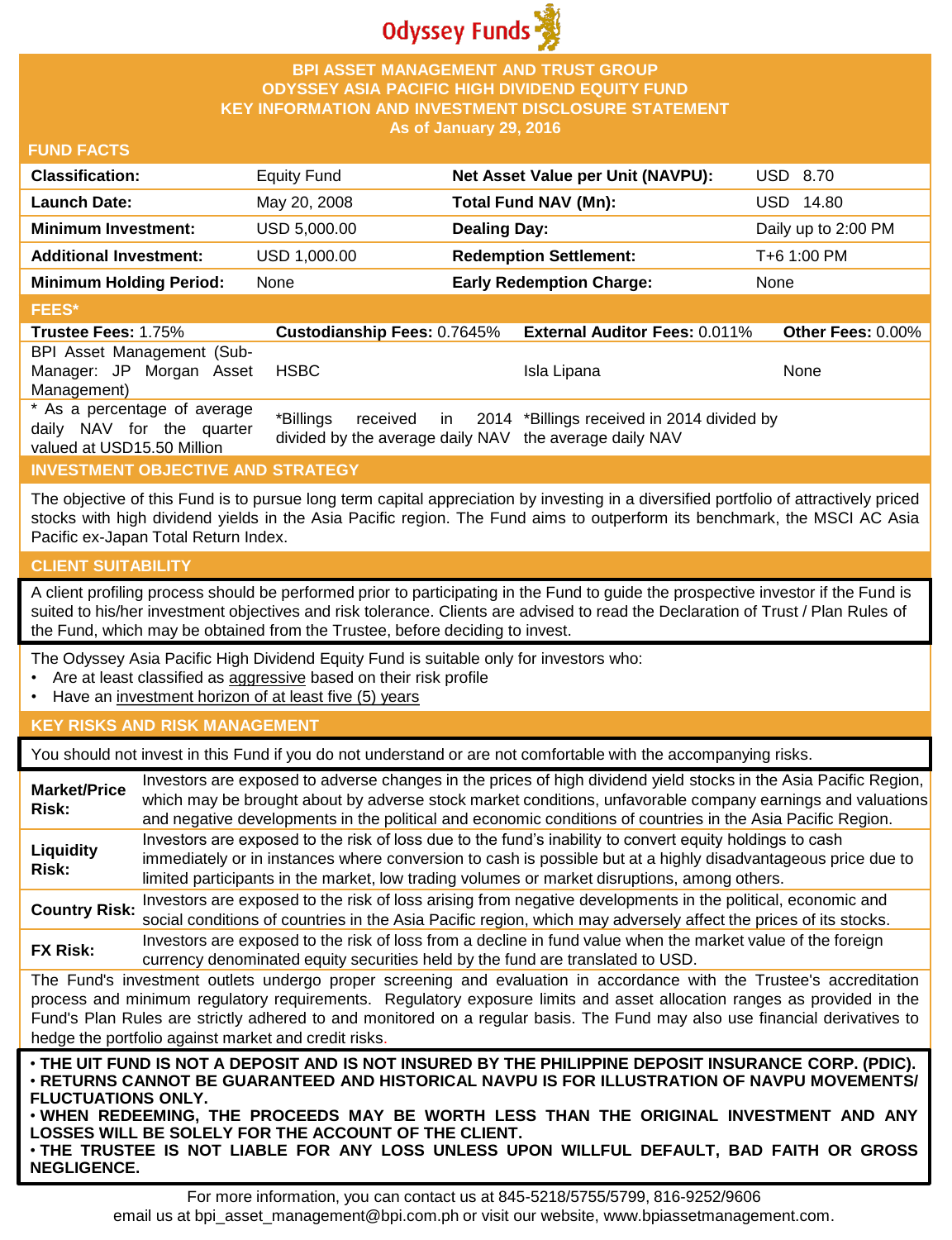# **FUND PERFORMANCE AND STATISTICS AS OF JANUARY 29, 2016**

(Purely for reference purposes and is not a guarantee of future results)



| <b>CUMULATIVE PERFORMANCE (%) 1</b>    |          |         |          |             |          |                   |
|----------------------------------------|----------|---------|----------|-------------|----------|-------------------|
|                                        | 1 mo     | 3 mos   | 6 mos    | <b>1 YR</b> | 3 YRS    | S.I. <sup>5</sup> |
| Fund                                   | $-6.15$  | $-8.61$ | $-13.69$ | $-15.45$    | $-17.14$ | $-13.00$          |
| <b>Benchmark</b>                       | $-7.90$  | $-9.88$ | $-14.93$ | $-17.70$    | $-13.49$ | $-4.74$           |
| <b>ANNUALIZED PERFORMANCE (%) 1</b>    |          |         |          |             |          |                   |
|                                        | 1 YR     | 2 YRS   | 3 YRS    | 4 YRS       | 5 YRS    | S.I. <sup>5</sup> |
| Fund                                   | $-15.45$ | $-2.86$ | $-6.08$  | $-1.57$     | $-3.02$  | $-1.79$           |
| <b>Benchmark</b>                       | $-17.70$ | $-4.91$ | $-4.72$  | $-0.37$     | $-1.46$  | $-0.63$           |
| <b>CALENDAR YEAR PERFORMANCE (%) 1</b> |          |         |          |             |          |                   |
|                                        | YTD      | 2014    | 2013     | 2012        | 2011     | 2010              |
| Fund                                   | $-6.15$  | $-9.91$ | 7.08     | $-5.41$     | 21.10    | $-18.24$          |
| <b>Benchmark</b>                       | $-7.90$  | $-9.47$ | 3.71     | 2.65        | 22.75    | $-15.59$          |

| NAVPU over the past 12 months |       |
|-------------------------------|-------|
| Highest                       | 11.28 |
| Lowest                        | 8.13  |
|                               |       |

| <b>STATISTICS</b>                        |       |
|------------------------------------------|-------|
| Portfolio Beta                           | 0.97  |
| Volatility, Past 1 Year (%) <sup>2</sup> | 17.86 |
| Sharpe Ratio <sup>3</sup>                | -0.97 |
| Information Ratio <sup>4</sup>           | 0.02  |
| <b>Current Number of Holdings</b>        | 71    |

## <sup>1</sup>Returns are net of fees.

<sup>2</sup>Measures the degree to which the Fund fluctuates vis-à-vis its average return over a period of time.

<sup>3</sup>Used to characterize how well the return of a Fund compensates the investor for the level of risk taken. The higher the number, the better.

<sup>4</sup>Measures reward-to-risk efficiency of the portfolio relative to the benchmark. The higher the number, the higher the reward per unit of risk.

<sup>5</sup>Since inception.

\*Declaration of Trust is available upon request through branch of account.

| <b>PORTFOLIO COMPOSITION</b>                        |           |  |
|-----------------------------------------------------|-----------|--|
| <b>Allocation</b>                                   | % of Fund |  |
| <b>Equities</b>                                     | 96.65     |  |
| Cash and Other Receivables                          | 3.35      |  |
| <b>Top Five Sector Holdings (Equity Portion)</b>    |           |  |
| Financials                                          | 53.57     |  |
| Energy                                              | 11.67     |  |
| Telecommunications                                  | 10.69     |  |
| Utilities                                           | 9.32      |  |
| Industrials                                         | 8.49      |  |
| <b>Top Five Country Weightings (Equity Portion)</b> |           |  |
| Australia                                           | 21.09     |  |
| China                                               | 19.28     |  |
| Hong Kong                                           | 15.83     |  |
| Korea                                               | 13.84     |  |
| Thailand                                            | 11.93     |  |

# **TOP TEN HOLDINGS**

| <b>Name</b>                 | % of Equities |
|-----------------------------|---------------|
| <b>HSBC Holdings</b>        | 5.38          |
| Korea Electric Power        | 4.67          |
| China Mobile                | 4.66          |
| PTT                         | 4.58          |
| <b>DBS Group Holdings</b>   | 3.70          |
| Huaneng Power International | 3.32          |
| <b>SK</b> Innovation        | 3.32          |
| Bangkok Bank                | 3.13          |
| QBE Insurance Group         | 2.61          |
| <b>BOC Hong Kong</b>        | 2.59          |
|                             |               |

# **RELATED PARTY TRANSACTIONS\***

The Fund has no investments and trade transactions with Bank of the Philippine Islands, its subsidiaries and related parties.

\* Related party in accordance with BPI's internal policy.